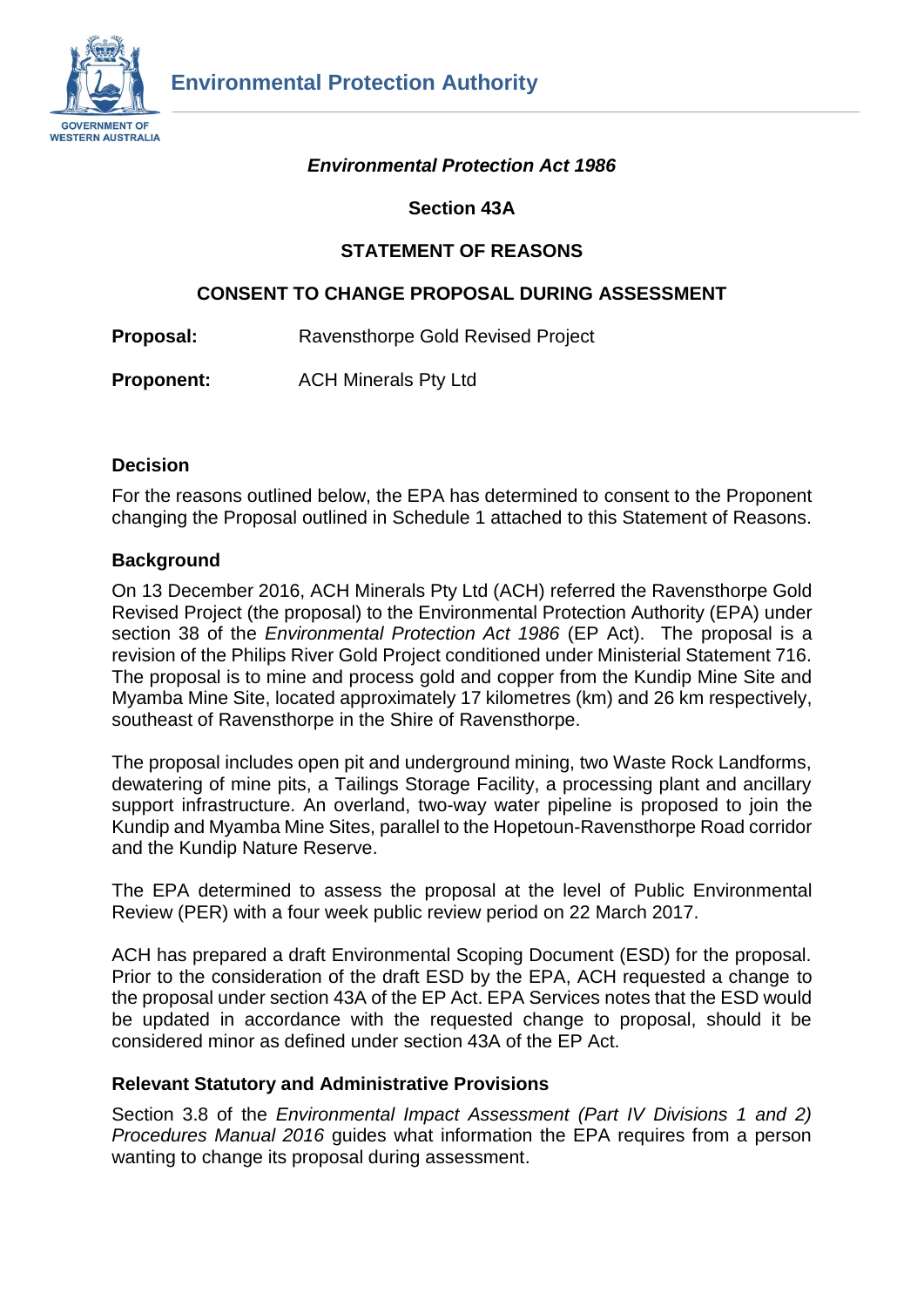In considering the request for consent, the EPA considered the:

- details of the proposed change
- statement of the significance of the change and
- rationale for the change.

## **Materials considered in making this decision**

In determining whether to consent to ACH changing the proposal the EPA has considered the following:

- 1. the proposal documentation, as referred to the EPA;
- 2. advice sought from decision-making authorities through the referral and scoping processes;
- 3. the section 43A request from ACH received on 14 December 2017; and
- 4. relevant EPA policy and guidance documents.

# **Consideration**

1. Nature of the proposed change

The proposed change consists of:

- a decrease of the development envelope from 516 hectares (ha) to 512 ha;
- a decrease of the Kundip Mine Site disturbance footprint from 252 ha to 152 ha; and
- a decrease of Myamba Mine Site disturbance footprint from 64 ha to 46 ha.

The proposed changes relate to a redesign and optimisation of the proposal undertaken by ACH. The outcome of which sees a reduced footprint requirement for some physical elements, including but not limited to, the mine pits, Waste Rock Landforms, Tailings Storage Facility and processing plant.

As part of the redesign and optimisation process, ACH has also demonstrated application of the mitigation hierarchy to avoid and minimise the impact of the proposal into the receiving environment.

As a result of the above, the changes requested under section 43A will facilitate the following:

- reduced ground disturbance and overall clearing of native vegetation at the Kundip Mine Site;
- reduced impact to conservation significant flora, fauna habitat and vegetation communities at the Kundip Mine Site;
- reduced ground disturbance at the Myamba Mine Site;
- smaller mine pits left at closure;
- reduced impact to creek lines in the vicinity of the Kundip Mine Site; and
- the requirement of one Waste Rock Landform instead of two at the Kundip Mine Site.

No changes to operational elements of the proposal have been requested at this time.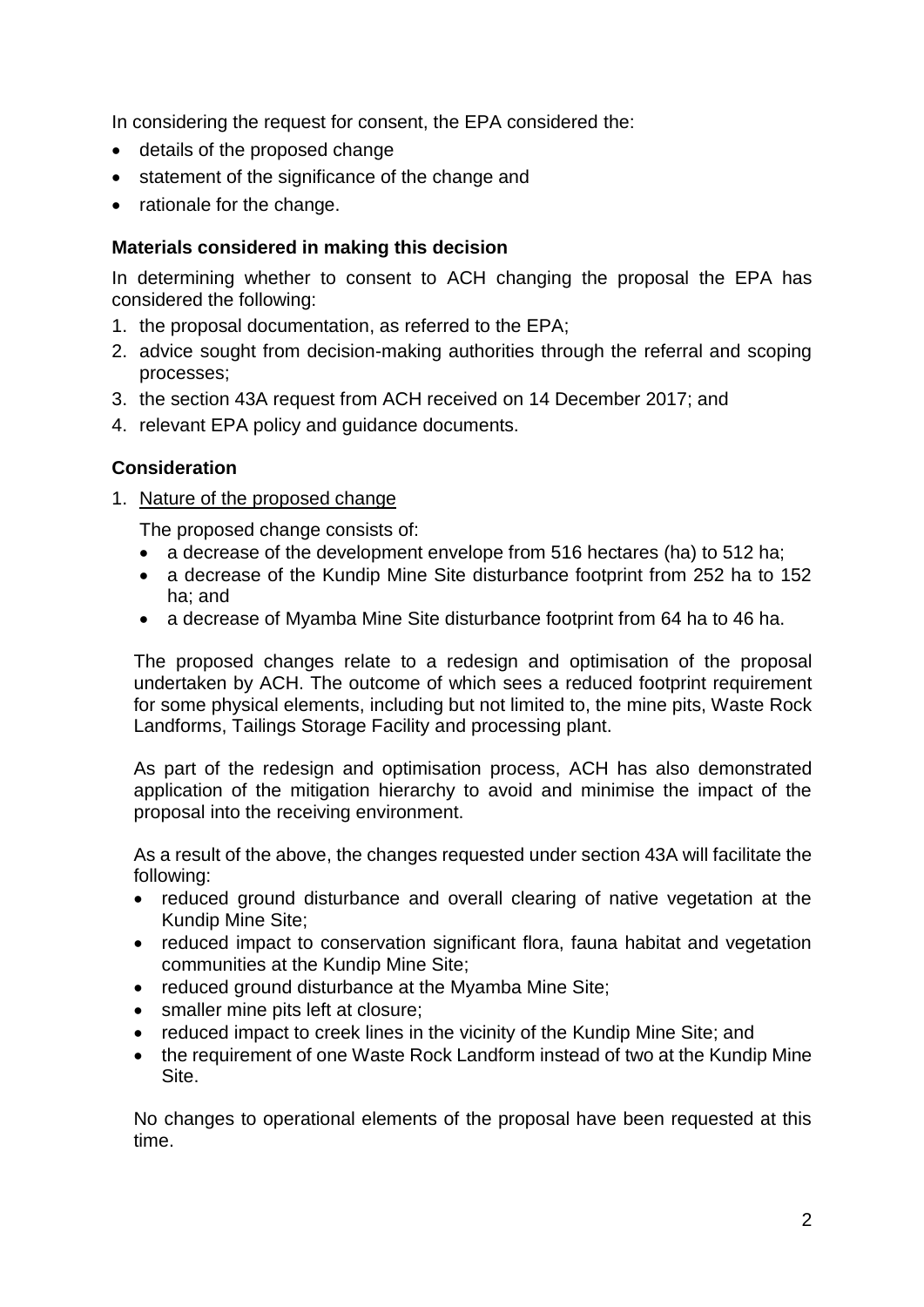The proponent has also requested that we refer to the proposal as the Ravensthorpe Gold Revised Project, rather than the Ravensthorpe Gold Copper Revised Project.

### 2. Stage of the assessment process

On the 22 March 2017, the EPA set the level of assessment for the proposal as PER with a four week public review period. The ESD is still in draft and will be updated to include the change to the development envelope and disturbance footprint before finalisation by the EPA.

### 3. Currency, relevance and reliability of the information, including submissions

The proposal was referred to the EPA in December 2016 and all information submitted in support of the referral remains current. The proposed change to the development envelope for the proposal occurs in the same area in which ACH's environmental investigations are being undertaken. ACH has provided the EPA with updated spatial data for the change to the development envelope and disturbance footprint.

### 4. Community engagement

The EPA has engaged with the community through the referral process and intends to release this decision document on its website for public information. The EPA will engage with the community throughout the PER process, including a four-week public review period.

### 5. Level of public concern

The EPA received three comments during the seven day comment period on the referral, all requested a PER level of assessment. The proposal is PER with a fourweek public review period.

### **Consideration of Whether the Change is Unlikely to Significantly Increase Any Impact that the Proposal May Have on the Environment**

The following were considered:

### a) Values, sensitivity and the quality of the environment which is likely to be impacted

The EPA Chairman's determination identified the preliminary environmental factors for the original proposal as:

- Flora and Vegetation;
- Terrestrial Fauna;
- Terrestrial Environmental Quality;
- Hydrological Processes; and
- Inland Waters Environmental Quality.

The EPA Chairman also identified that Social Surroundings and Air Quality should be considered as Other Factors within the assessment process.

The change gives no cause for additional environmental factors to be considered key environmental factors for the purposes of the assessment.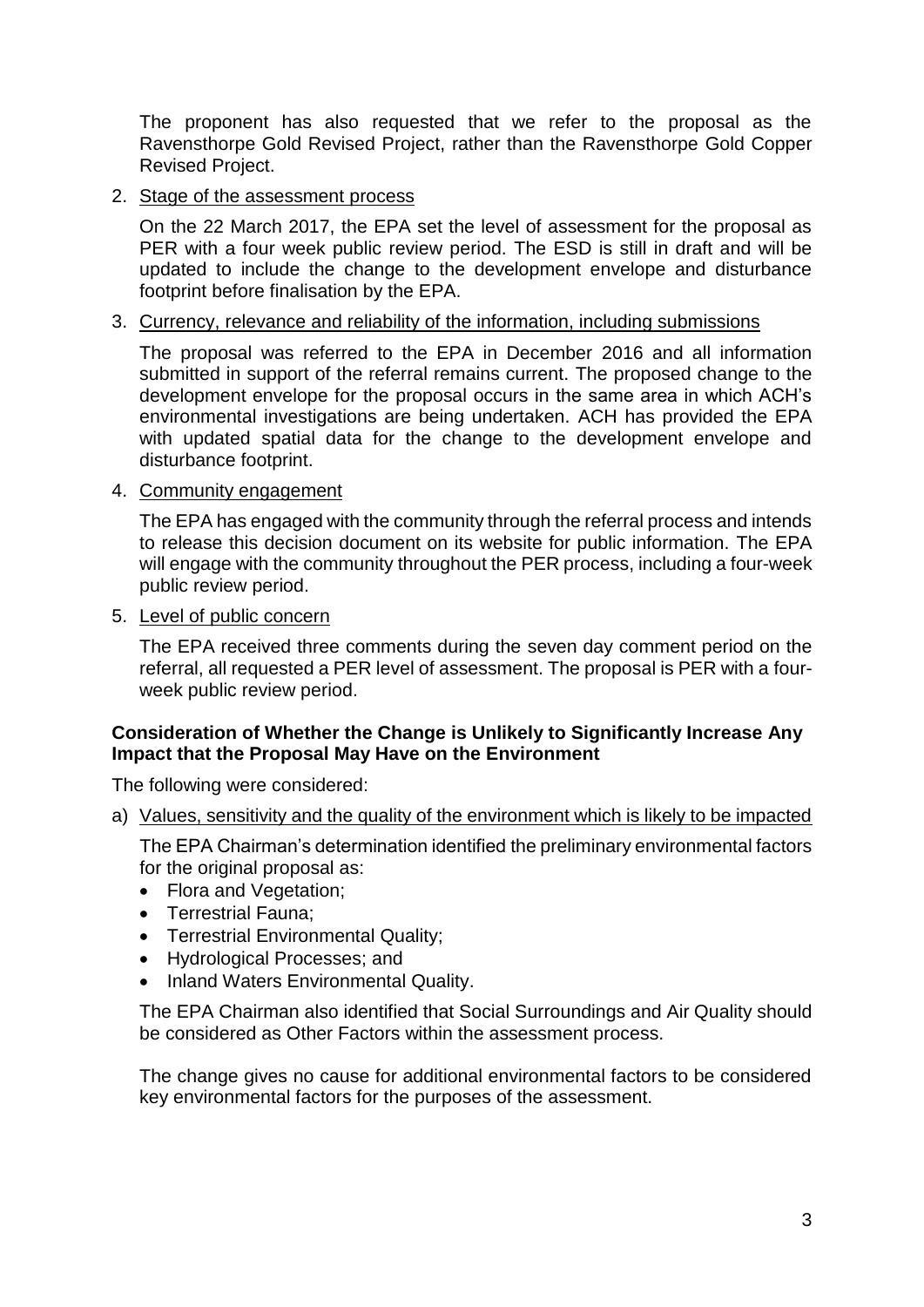### b) Extent (intensity, duration, magnitude and geographic footprint) of the likely impacts

The section 43A change represents a 40% reduction in the clearing required for the Kundup Mine Site. The proposed Kundip Mine Site contains tracts of good quality native vegetation, including vegetation associated with two Priority Ecological Communities, that is fragmented by disturbed areas from previous mining activities. The EPA considers that the proposed change to reduce clearing at the Kundip Mine Site is not a significant change and reduces impacts.

The section 43A change represents a reduction of the disturbance footprint at the Myamba Mine Site by almost 30%. The Myamba Mine Site is located on cleared farmland, and therefore has considerably less environmental value then the Kundip Mine Site. The EPA also considers that the proposed change to reduce disturbance at the Myamba Mine Site is not a significant change and reduces impacts.

The magnitude and geographic footprint of the likely impacts have reduced as a result of the change to proposal. The intensity and duration will remain unchanged over the proposals seven-year life.

c) Consequence of the likely impacts (or change)

The change represents a 40% reduction in the clearing required for the Kundip Mine Site. The reduction in impacts of clearing will reduce the overall impact of the proposal.

#### d) Resilience of the environment to cope with the impacts or change

The EPA considers the resilience of the environment to cope with the changed proposal remains unchanged from that of the original proposal, should it be implemented.

e) Cumulative impacts with other projects

The change represents a decrease in total clearing of native vegetation required for the proposal, which will decrease the potential for cumulative development pressures from the proposal.

f) Connections and interactions between parts of the environment to inform holistic view of impacts of the whole environment

The change to the proposal does not alter any connections or interactions with the receiving environment different to the original proposal.

g) Level of confidence in the prediction of impacts and the success of proposed mitigation

There is no significant change to the level of confidence in the predicted impacts and the success of proposed mitigation.

h) Public interest about the likely effect of the proposal, if implemented, on the environment, and public information that informs the EPA's assessment

Three comments were received during the seven-day public comment period following the referral of the proposal to the EPA. The level of public interest is not expected to change given the nature of the proposed changes (non-significant) to the proposal.